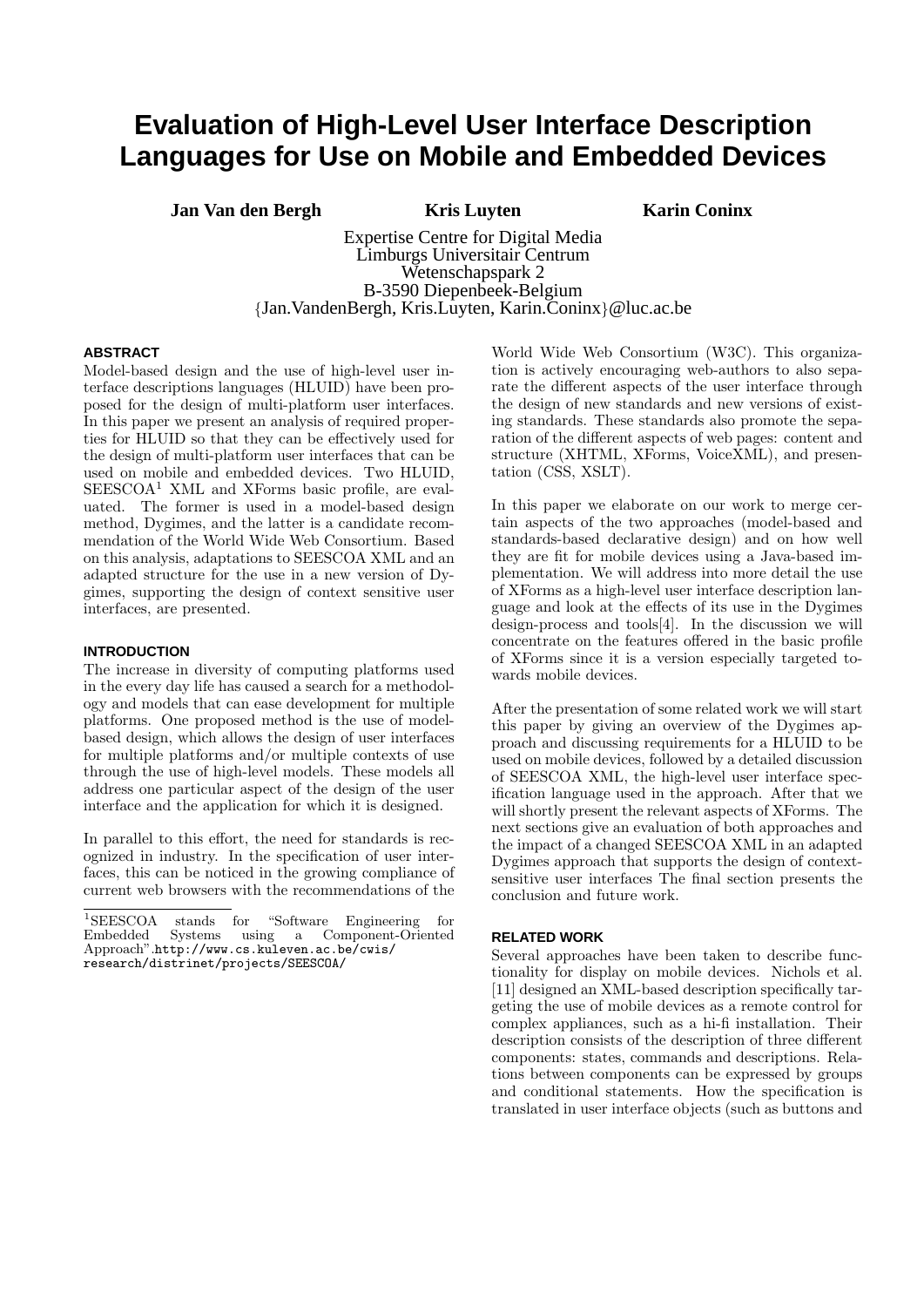text fields) is left to the rendering engine. This notation is however too specific for our purposes; we want a more general approach.

A different approach is taken by Marucci et al.[9], they propose the use of model-based approach for the design of user interfaces for multiple platforms, among which a PDA or a mobile phone. In this approach, one starts by defining a global task model, which is refined for the different platforms. The refined task models can be translated to abstract user interface descriptions that include information about the composition of a dialog, in which the abstract interaction objects are split in several meaningful categories, as well as the dialog transitions. This abstract user interface description is semi-automatically translated to a concrete user interface description that is rendered at runtime. They mention support for adaptivity by the derivation of a user model, which can be updated at runtime, from the task model. The user model, then could have influence on the user interface. No detailed explanation of this adaptive process at runtime is provided. This approach differs from ours in that they use transformations between task model, high-level user interface specification and concrete user interface specification at design time. In the process of the transformations, however, some information that is useful (such as the actions of the user, the application objects manipulated through the user interface) and other platform-specific information is added.

UIML[1] is an XML-based meta-language for the specification of user interfaces that separates the different parts of the user interface description in different parts of the XML. A technical committee of  $OASIS<sup>2</sup>$  is is working to make it an open standard. Despite the fact that the specification forces separate specification of user interface structure, style, interaction and toolkit bindings (vocabulary), most specifications of the user interface structure still have toolkit-specific information in all parts of the user interface description. Ali and Abrams[2], however, proposed a generic vocabulary, which makes it possible to design a single user interface structure for a diversity of platforms. Although this vocabulary makes it possible to design user interfaces for more systems, it doesn't have some properties we would like it to have: it does not preserve semantic information that connects certain parts of the user interfaces. The connection between a text field and the label that describes the content of the text field are not inherently connected, while this is the case in XForms and SEESCOA XML. UIML is less suitable for small mobile devices since the display of a small user interface requires a complete vocabulary containing potentially lots of unused control specifications to be read.

XIML[8] is a meta-language that perhaps could express all information we want it to express; it allows specification of tasks, high-level and concrete user interfaces as well as a domain-specific information. Its greatest weakness and a reason we cannot be sure it meets all our needs is that it is a closed specification from one company that has a very restrictive license, which is something that is far from desirable for a specification that should be used on a multitude of devices.

Mitrović and Mena[10] proposed to use another declarative language with an open specification, XUL[6] for the description of user interfaces for mobile systems. They use XUL as the basic specification but it is transformed to HTML and WML using XSL transformations for display on mobile devices. XUL does not meet our criterion that is has to be a high-level user interface description language.

# **DYGIMES**

Dygimes[4] is a framework that uses a model-based approach to design user interfaces for mobile devices and embedded systems. In the approach task models and high-level user interface descriptions are combined into a single specification that can be rendered by a runtime environment. Limited styling support and interaction with web services is provided. Figure 1 shows the different specifications that are used to define the user interfaces and their corresponding conceptual models as specified by Calvary et al.[3] in the reference framework for plasticity.

The central specification is a task model in Concur-TaskTrees notation[12] (CTT). It is a hierarchical task model that has four types of tasks: user tasks (tasks performed by the user without interaction with the device), interaction tasks (tasks involving an interaction of the user with the application), application tasks (performed by the application) and abstract tasks (split into two or more subtasks of different types). Tasks are interconnected with temporal operators that can be used to determine which tasks are active during the completion of a task.

The leaf-nodes of the CTT are annotated with highlevel user interface descriptions, using SEESCOA XML, discussed in more detail in the following section. This enables us to generate user interfaces from the annotated task model. Custom mappings between the highlevel interactors in SEESCOA XML and the concrete interactors used to show the user interface[7] can be defined. Limited styling support is also available.

We are extending the Dygimes approach to support context-sensitive user interfaces on mobile devices. For this approach we are developing a new XML-based notation that integrates information about context, tasks, and high-level user interface controls. The requirements we determined for the HLUID are:

high-level specification The user interface specification should describe the parts of the user interface at

<sup>2</sup>Organization for the Advancement of Structured Information Standards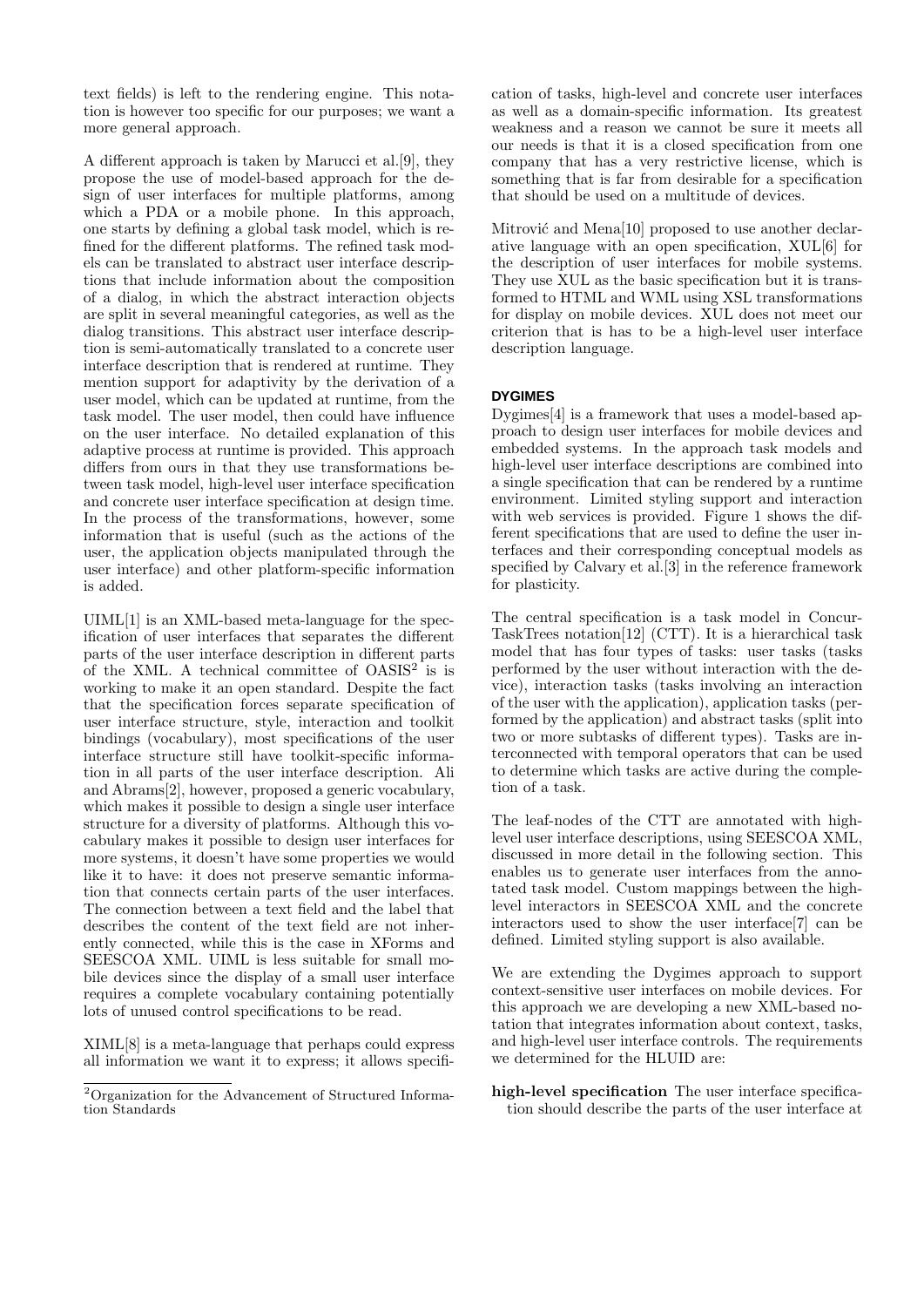

Figure 1. Dygimes specifications

a high level as SEESCOA XML does.

- expressive The user interface description should not limit the possibilities of a mobile device to render the user interface. Special controls for special needs (e.g. password and date entry) may not be excluded from use due to limitations in the expressiveness of the HLUID. This also implies that (limited) extensions should be possible without the introduction of new controls in the HLUID.
- customizable Styling and custom mappings should be possible and dynamically determined; designers do not want to be limited in their creativity by defaults and organizations want to be recognized.
- embeddable The specification will be used embedded in an XML notation of the Contextual ConcurTask-Trees, an extension of the CTT introducing context interaction in the task model.
- compact The specification should have a compact form for efficient use on mobile devices and embedded systems.
- local and remote interaction It should be possible to handle both local and remote interaction involving both sending and receiving data.

# **SEESCOA XML**

SEESCOA XML is a XML-based language for the specification of high-level user interface descriptions. It was a stand-alone specification that is now used in conjunction with the ConcurTaskTrees notation [12] in the Dygimes process[4].

#### **Characteristics**

The most important characteristics of SEESCOA XML are:

Multiple platform support The use of high-level descriptions of the controls as well as the ability to make logical groups and the specification of possible splitting of groups should make rendering on multiple platforms possible.

- Local and remote interaction The specification allows the definition of different communication channels between the user interface and the program logic. Currently XML-RPC, SOAP and local java event handling are supported.
- Human readable The specification should be readable by both man and machine.
- Separation of concerns The user interface specification should be as independent as possible of the presentation and the programming logic.
- Scalable for embedded systems The specification is especially targeted towards embedded systems, e.g. suitable to be stored in limited memory space like on a Radio Frequency Identifier Tag,. . .

# **Specification**

A typical user interface description using SEESCOA XML is organized as shown in figure 2. The group tag identifies elements of the user interface that have some kind of logical relation: e.g. all the controls to specify a date. Groups can contain other groups, controls and constraints. The constraints included in a group specify the spatial relation between the different children of the group.

There is a limited set of controls that can be presented. Each control is specified within a interactor -tag that contains a control-specific tag. All controls have an  $info$ tag that can be used to describe the purpose of the control. The information in the info tag can be displayed as a separate control or as a part of the main control as can be seen in figure 2, showing a partial user interface description for making an appointment.

SEESCOA XML provides no information about the presentation of the user interface, except for layout purposes. One can specify constraints for controls and groups within a common group. Four linear spatial constraints are supported (left, right, above and under) and are honoured as much as possible. When it is impossible to place all controls on the screen as desired, the user interface can be split into several layers. The designer preferences are taken into account here: groups can also be marked "non-splittable".

There is limited styling support for SEESCOA XML. Styling is specified using an XML format and supports mapping of the controls specified in SEESCOA XML to the controls that are rendered as well as styling of the mapped controls. Customized mappings can be created for all controls of a specific type, for a subset thereof or for a single control. The selection of the appropriate mapping-rule is determined by the type of control and by (part of) the name of the controls[7]. The appearance of the controls can be customized per (set of)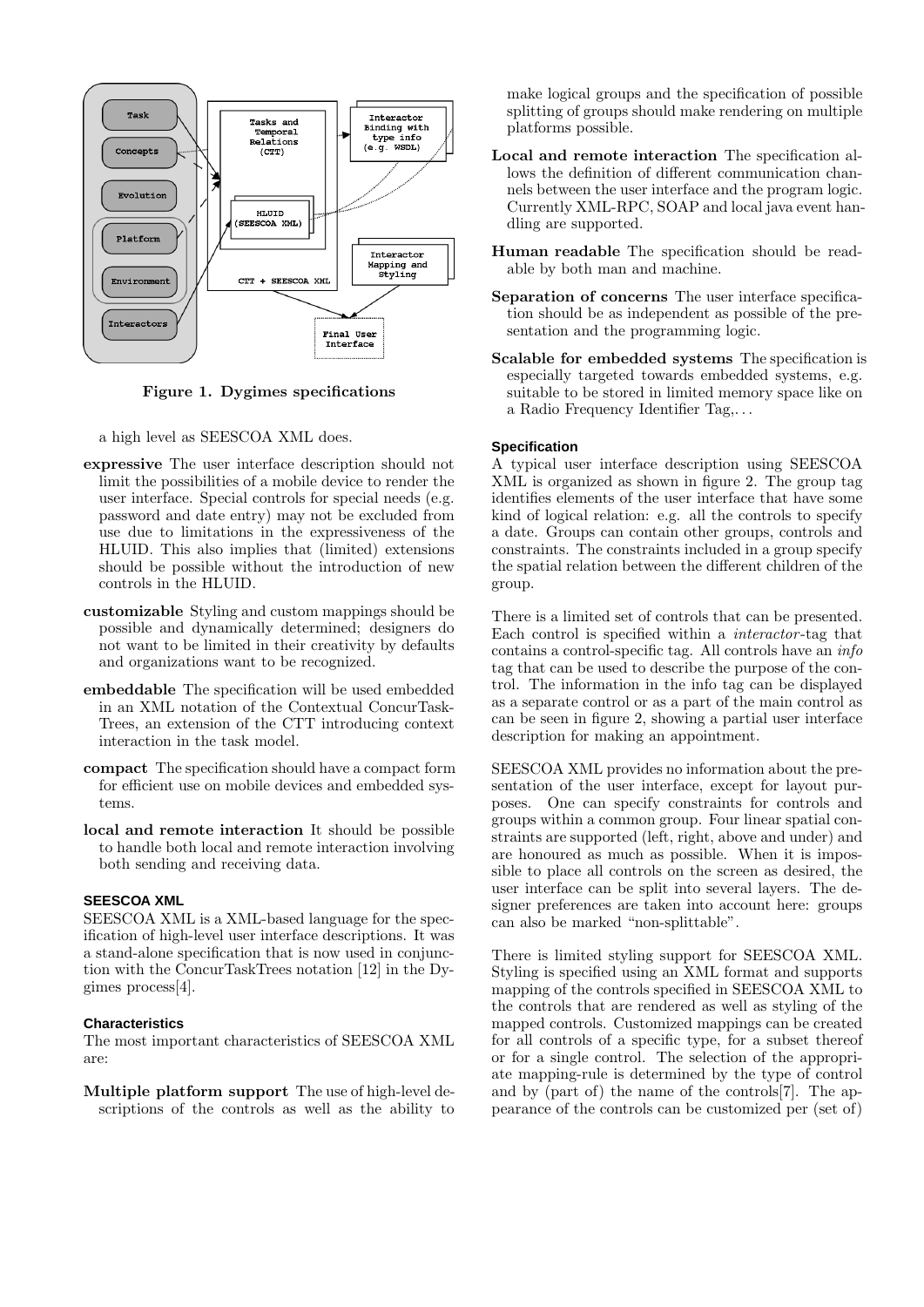```
<?xml version="1.0"?>
\langleui>
<title>Make Appointment</title>
<group>
    <group name="exampleGroup">
        <interactor>
             <range name="hour">
             <info>hour</info>
             <sub>min</sub>>0<<sub>min</sub></sub>
             <max>23</max>
             <start>9</start>
             <tick>1</tick>
             </range>
        </interactor>...
         <interactor>
             <textfield name="description">
             <info>Description</info>
             <size>40</size>
             </textfield>
        </interactor>...
        <interactor>
        <button name="ok">
             <info>OK</info>
             <action type="Java">
                <!-- action description-->
             </action>
        </button>
         <constraints>
             <!-- spatial contraints-->
        </constraints>
    </group>
</group>
</ui>
```
#### Figure 2. Example SEESCOA XML

mapping rule(s). The implementation of styling, however, is currently only specified for platforms supporting Java AWT.

The binding with the functional core is provided through action tags, which have a type-attribute that specifies the invocation protocol. Action elements are generic elements that can be used as sub elements for all available controls. Each manipulation of the control will execute the invocations specified within the action elements. The XML within the action element is not restricted within the XML Schema; this allows developers to attach their own invocation protocols to controls. At the time of writing we have successfully used direct method invocation (dmi), XML-RPC and SOAP for this purpose. Within the SEESCOA system it was possible to invoke the specific SEESCOA components.

#### **XFORMS**

XForms[5] is a W3C recommendation for the design of forms for web-based applications using an XML-based specification. It is designed to be the replace the current form-specification in HTML in the modularized XHTML 2.0 specification. Its possibilities, however, are much richer than those offered by HTML form's.

#### **Characteristics**

The characteristics of XForms can be specified as:

- XML for instance data This makes direct validation and processing by the application backend possible (no need for marshaling of data). It also ensures that data is internationalization ready.
- Multiple platform support High-level description of user interface controls makes multiple device support possible.
- XML event handlers The use of declarative event handlers for the most common events reduces the need for imperative scripts for this purpose.
- Strong typing All instance data is strongly typed enabling client-side checking of supplied data and saving a round-trip for invalid data.
- Extensibility All parts of XForms are extensible through the use of namespaced attributes and/or tags.
- Reuse Existing schemas are reused (e.g. XML Schema for typing and XML Events for event handler specification)
- Enhanced accessibility XForms separates content and presentation. User interface controls encapsulate all relevant metadata such as labels, thereby enhancing accessibility of the application when using different modalities.

There are different conformance levels for the XForms standard; full and basic profile. The basic profile is meant for enabling XForms parsers in mobile devices. Since this is what we are interested in, we will only discuss the XForms basic profile from now on.

One of the special properties of XForms is that it is not meant to be used on its own, but rather that is would be embedded in other specifications, such as XHTML. It therefore has no root-tag, as other XML-based languages have and can be used in different places in a XML document. Differentiation between XForms and the data in the host language is done by the use of namespaces.

#### **Specification**

A XForms specification consists of two major parts, which are embedded in a host-language as depicted in figure 3:

- model this part of the description describes the types of information that will be manipulated or used by the form controls and the submission method that is used to communicate with the application logic
- form controls a high-level description of the form controls that are used to input, manipulate and/or output data or submit data to a server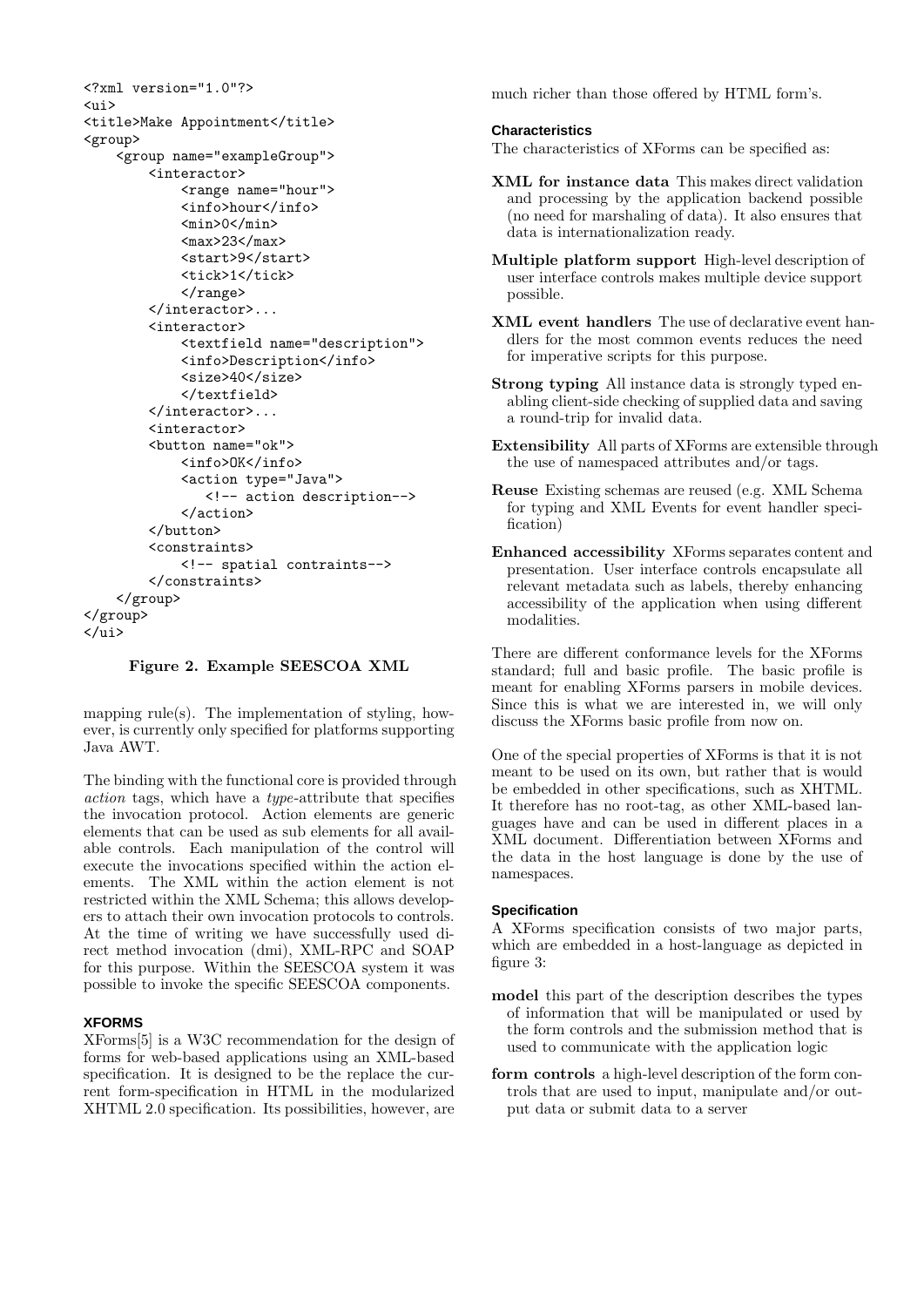

Figure 3. XForms specifications

```
<xforms:model>
    <xforms:instance>
        <appointment ...>...
             <hour>9</hour>
             <description/>
        </appointment>
    </xforms:instance>
    <xforms:bind constraint=".&lt;24"
      nodeset="/appointment/hour"
      type="xsi:nonNegativeInteger"/>
    <xforms:submission
      action="examples.Appointment"
      method="dygimes:dmi" id="submit"/>
</xforms:model>
```
# Figure 4: XForms model example, corresponding controls in figure 5

We will discuss the most relevant parts the specification into more detail.

# Model

The model part consists of two parts; the first describes the structure of the instance data that will be submitted by a submission specified in the second part. The second part is also used for the specification of the type of the elements in the instance data.

Datatyping of the instance data specified in the model can be done by binding the instance data to simple XML Schema datatypes $3$  and XForms data types using the bind tag and XPath. Further restriction on the possible values of instance data can be posed by specifying a *constraint*, an XPath expression evaluating to  $true()$  or  $false()$ . The *xforms:bind* tags in figure 4 show examples of such expressions. The value of hour is a non-negative number and constrained to be smaller than 24.

```
<xforms:group>
    <xforms:input ref="/appointment/hour">
        <xforms:label>Start time</xforms:label>
    </xforms:input> ...
    <xforms:textarea
       ref="/appointment/description">
        <xforms:label>Description</xforms:label>
    </xforms:textarea>
    <xforms:submit submission="submit">
        <xforms:label>OK</xforms:label>
    </xforms:submit>
</xforms:group>
```
# Figure 5. XForms controls example

The xforms:submission tag specifies how the information in the xforms:instance should be handled. The method describes the type of submission, which can be arbitrary, although a limited set of guaranteed methods are described in the recommendation, such as the different HTTP-methods and (local) storage.

# User Interface

XForms supports similar controls as SEESCOA XML as can be seen in figure 8. In most cases controls in both languages can easily be matched. There are a couple of exceptions: SEESCOA XML has no special control for password entry, nor for multi-line text input and file upload. A special remark should be made about the controls for information display and for giving commands.

The output control has no specific meaning other than that it is used to display data described in the model. How the data is presented to the user is only specified in the mapping/styling. This contrasts to the approach in SEESCOA XML where different controls are used for the display of text or visual data (images).

The command functionality is represented in SEESCOA XML by a single control, the button. XForms, however, has two separate controls for this purpose; trigger, which can be used to perform some manipulation of the user interface, and submit, which is used to submit data to the functional core.

XForms also supports dynamic user interface specifications through the use of switch, repeat elements which allow dynamic insertion and removal of controls of the user interface without the need for a (separate) script. This makes it possible to specify dynamic lists in XForms, which can be difficult or impossible in other user interface description languages (such as SEESCOA XML).

Figure 5 shows the controls that can be used in conjunction with the model in figure 4 to generate an interface equivalent to the one specified in figure 2. One difference that can be noted is that instead of an input is used instead of a range which is used in the example with SEESCOA XML. This is caused by the restrictions

<sup>&</sup>lt;sup>3</sup>in the Full Profile almost all XML-schema datatypes can be used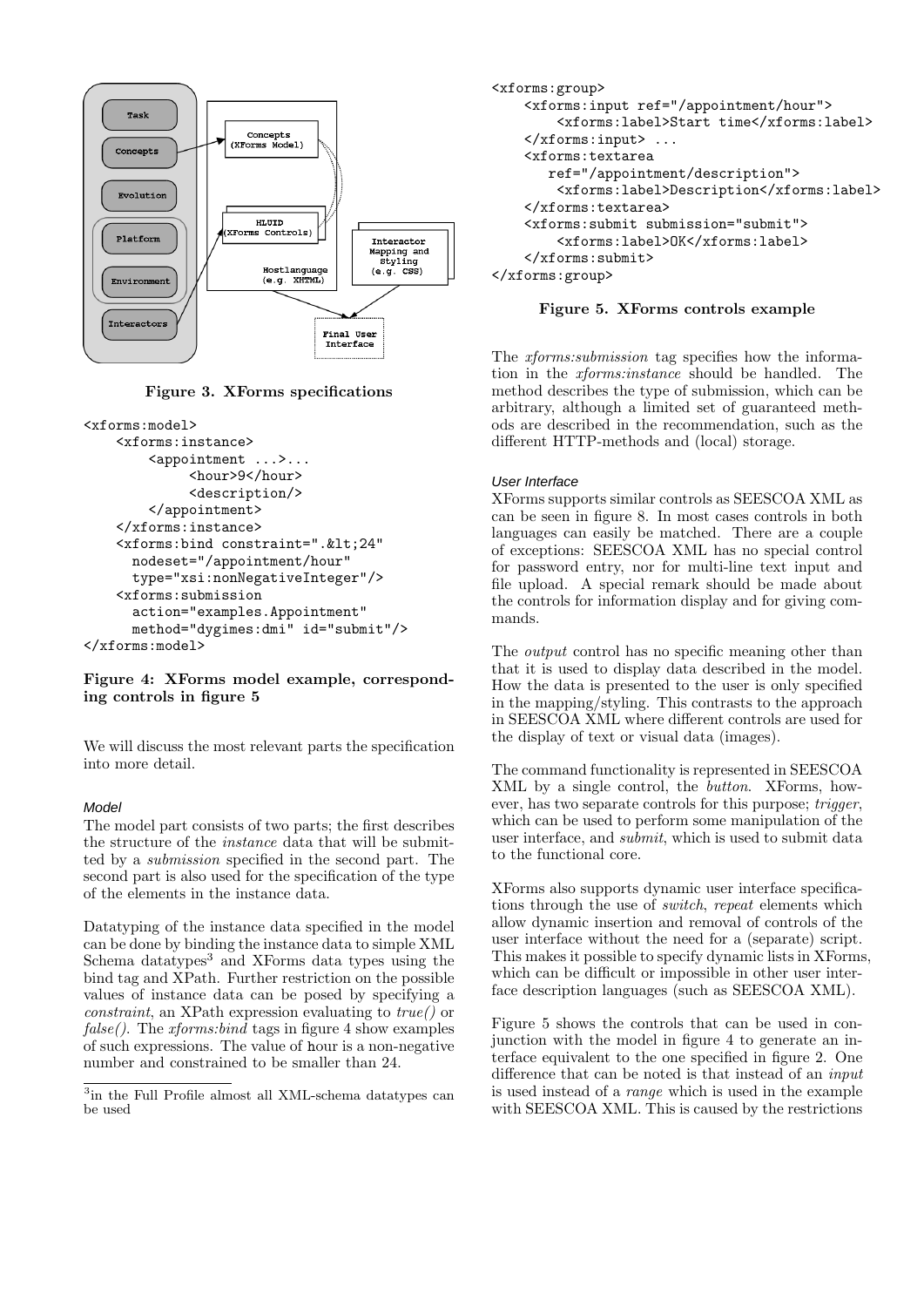| control modifier     | <b>SEESCOA XML</b> | <b>XForms</b> |
|----------------------|--------------------|---------------|
| information about    | info               | label         |
| extra information    | not supported      | hint          |
| help                 | not supported      | help          |
| error notification   | not supported      | alert         |
| action               | action             | action        |
| selection items      | item               | item          |
| selection item group | not supported      | choices       |
| size hints           | not supported      | appearance    |
|                      |                    |               |

Figure 6: Tags providing actions or information about control

on type binding for the range in XForms, which cannot be bound to an integer-based type. Both the specification in SEESCOA XML and the one using XForms support the same restriction on the input for the hours and minutes.

Styling can be done by using CSS, although to reach all the desired styling support (including mapping to concrete controls) future standards are needed. Furthermore, XForms leaves the specification of the attributes needed for style up to the containing document structure.

# **EVALUATION HLUID**

We will now revisit our requirements for a HLUID that appropriately supports mobile and embedded systems. The first requirement we posed, high-level specification, is met by both SEESCOA XML and XForms. Both have a similar level of abstraction as can be seen in figures 8 and 6. The level of abstraction is also similar to that used in other approaches[2, 9].

To evaluate expressiveness regarding mobile devices, we looked at the MIDP 2.0[13] (Mobile Information Device Profile). This specification for java virtual machines on small mobile devices should give a good idea on what functionality will be reliably present on mobile devices and, thus, should be supported. Figure 8 shows that the expressiveness of XForms meets, and even exceeds our needs (there is no standardized way for giving hints and help about certain controls in MIDP 2.0). The typing and constraint support of XForms allow a MIDP 2.0 rendering engine to use a DateField a a Textfield with constraints (see figure 7), and more generally enable native support of type-specific controls. XForms also supports alerts, notifications given on wrong data-entry (figure 6). Alerts are also present in MIDP 2.0 (class Alert. These things are not possible with the current SEESCOA XML and thus SEESCOA XML, as is, does not meet the criterion of expressiveness. The XForms specification on the other hand does not provide layouthints, nor provisions for a canvas that can be used for image display, etc.

Both HLUID allow customization and thus both satisfy the third requirement. Both specifications are also compact by design and thus satisfy the fourth requirement.

| 'Type        | MIDP 2.0 Controls   | <b>XForms</b> |
|--------------|---------------------|---------------|
| text         | TextF.(ANY)         | string        |
| numeric      | TextF.(NUMERIC)     | integer       |
| URL          | TextF.(URL)         | anyURI        |
| email        | TextF.(EMAILADDR)   | x path        |
| phone number | TextF.(PHONENUMBER) | x path        |
| decimal      | TextF.(DECIMAL)     | decimal       |
| date         | DateF.(DATE)        | date          |
| date/time    | DateF.(DATE_TIME)   | dateTime      |
| time         | DateF.(TIME)        | time          |

Figure 7: Typing contraints for Textfield and Datefield in MIDP 2.0 and corresponding XForms typing

The presentation of the controls can be based on the type of data in XForms and can also be customized using style sheets. The support in current software for advanced styling is limited but recommendations in development promise standardized support through style sheets. Support for data-specific controls is not possible using the original SEESCOA XML, however the controls specified in XML can have designer-specified instantiations.

The last requirement is that of the possibility of both local and remote interaction. This is a drawback of the XForms 1.0 specification; it is mainly targeted at web applications and thus there is no specification for local interaction, furthermore the interaction with the application logic is limited to submission of data.

In order to meet all our requirements and minimize the implementation required for rendering on e.g. a MIDP 2.0 device, we will make the controls of SEESCOA XML type-aware. A set of minimal supported data-types will be provided, data types as well as the "concepts" are described in a separate section, the earlier given example in the new SEESCOA XML is shown in figure 9. The full specification of the actions will also reference to the data in this section rather than the controls showing the data (not shown in the figure).

#### **INTEGRATION IN TASK-BASED NOTATION**

The previous sections discussed the use of XForms and SEESCOA XML as a high-level user interface description language, without considering the specification in which it will be incorporated. This section will discuss the use of HLUID in the task model.

In the discussion of Dygimes, we mentioned that tasks are annotated wit HLUID. This annotation ensures that navigation and composition can be derived from the Enabled Task Sets (ETS), which are defined as "a set of tasks that are logically enabled to start their performance during the same period of time" in [12]. Fig. 10 shows a preliminary version of the annotation tool.

Integration of the adapted SEESCOA XML into the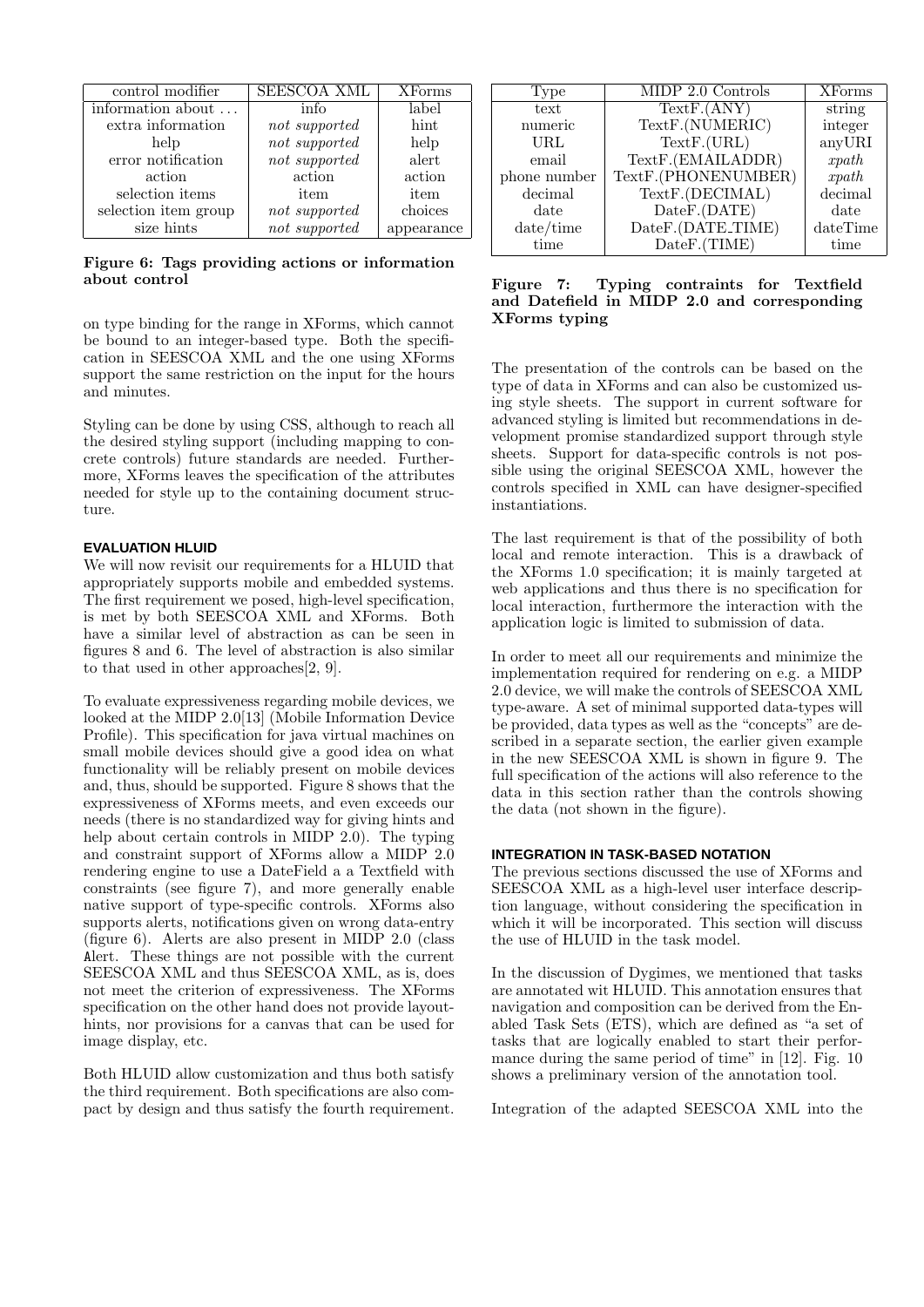| control             | <b>SEESCOA XML</b>             | <b>XForms</b>   | MIDP 2.0             |
|---------------------|--------------------------------|-----------------|----------------------|
| text input          | textfield                      | input           | TextField/TextBox    |
| multiline textfield | textfield                      | textarea        | TextField/TextBox    |
| single selection    | choice (choice type="single")  | select1         | ChoiceGroup/List     |
| multiple selection  | choice (choicetype="multiple") | select          | ChoiceGroup/List     |
| password field      | not supported                  | secret          | TextField (PASSWORD) |
| information display | label, canvas                  | output          | StringItem, Canvas   |
| range               | range                          | range           | Gauge (int)          |
| upload file         | not supported                  | upload          | not supported        |
| command             | button                         | trigger, submit | Command              |
| group               | group                          | group           | Form                 |

Figure 8. Supported controls by SEESCOA XML, XForms and MIDP

```
\langleui>
<title>Make Appointment</title>
<group>
    <group name="exampleGroup">
         <interactor>
              <range name="hour"
        ref="/application/hour"
                 model="app">
              <info>hour</info>
              <sub>min</sub>>0<<sub>min</sub></sub>
              <sub>max</sub>>23</sub>/max></sub>
              <tick>1</tick>
              </range>
         </interactor>...
         <interactor>
              <textfield name="description"
        ref="/application/description"
        model="app" type="multiline">
              <info>Description</info>
              </textfield>
         </interactor>...
         <interactor>
         <button name="ok">
              <info>OK</info>
              <action type="dmi">
                 <!-- action description -->
              </action>
         </button>
         <constraints>
              <!-- spatial contraints>
         </constraints>
    </group>
</group>
\langle \overline{u}i>
```




Figure 10. The CTT annotation tool

CTT will create a partial duplication of information since both specification provide their own method of specifying data relevant to respectively a HLUID and a task. This, together with the need for specification of context within the model to enable creation of contextsensitive user interface, led to the creation a separate specification, Dygimes XML. The specification will consist of three parts: specification of *concepts*, specification of context and specification of tasks as can be seen in figure 11. Tasks in Dygimes XML can have HLUID attached to them. The HLUID descriptions are specified using the adapted SEESCOA XML with references to the concepts for data-binding and type information. Both the concepts and the context will be specified using the XForms model.

#### **CONCLUSION**

We have discussed high-level user interface descriptions on mobile devices using two examples, SEESCOA XML and XForms, and their application to mobile devices. We did this by identifying requirements and evaluating to which extend these specifications satisfied those requirements. We found that the existing SEESCOA XML was reasonably suited for the specification of user interfaces for mobile systems. However, the lack of knowledge about the type of the manipulated data and